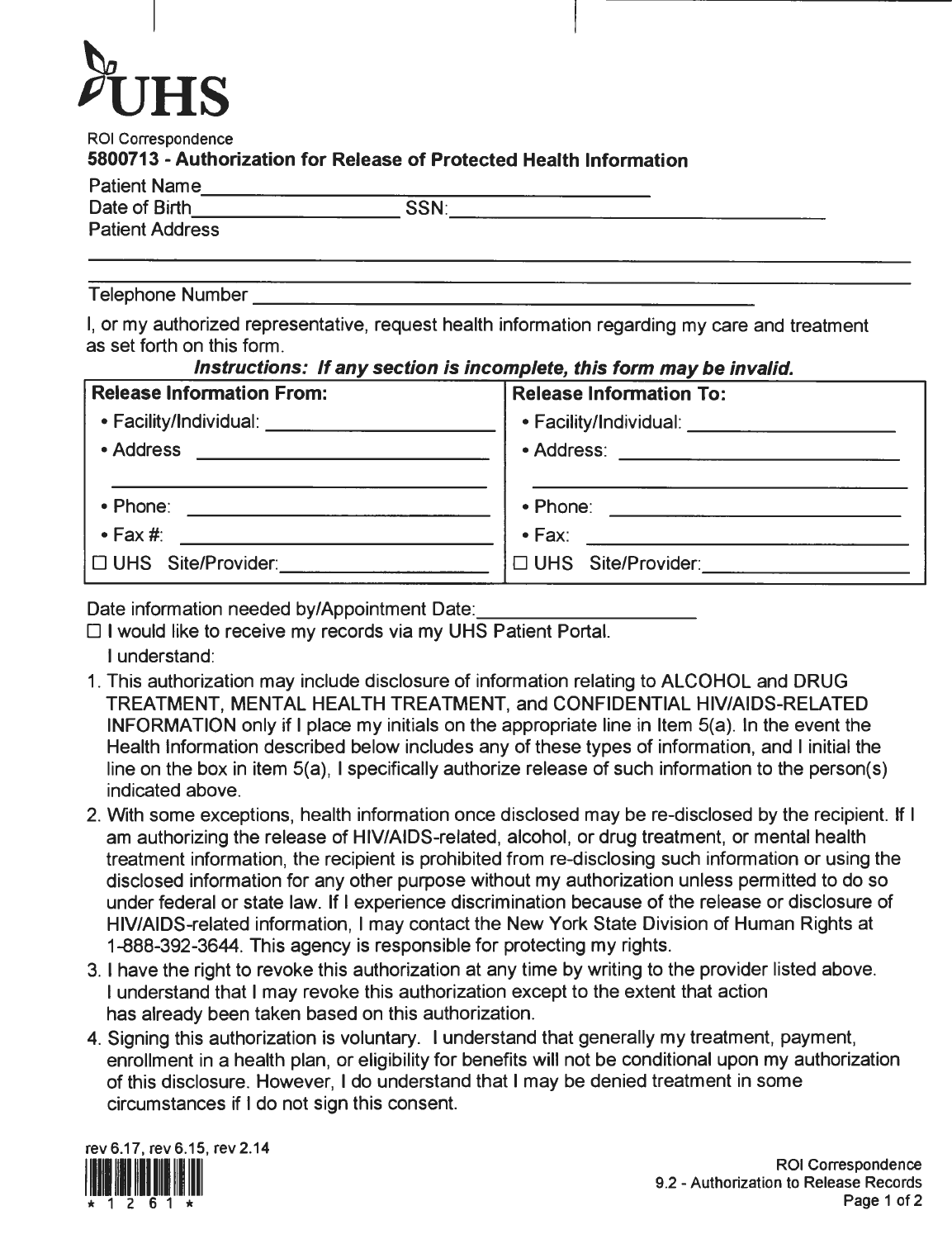

ROI Correspondence

## **5800713 -Authorization for Release of Protected Health Information**

| Abstract (History, Consults, OPS, Radiology, Lab, Respiratory, Discharge)<br>$\Box$ Billing Records<br>$\Box$ Operative Report(s)<br><b>□ Clinical Records</b><br>□ Pathology Report<br>$\Box$ Consult(s)<br>$\Box$ Dental Radiographs<br>$\Box$ Radiology Disk<br>□ Discharge Summary<br>$\Box$ Radiology Report<br>□ History and Physical<br>$\Box$ Laboratory Reports<br>□ Medical Records from other □ Speech/Language Pathology Approved by: ________________<br><b>Health Care Providers</b><br>(patient care only) | $\Box$ Physical Therapy Records<br>$\mathbf{r}$                             | (Initial If Requesting)<br>□ Occupational Therapy Records <u>Genetic Testing</u><br>_ Alcohol/Drug Treatment<br>_Meuropsychological<br>Records*<br>_ Psychiatric evaluation/record<br>(mental health records)*<br>□ Rehab / Conference / Plan of Care ॒ HIV Related Information |
|---------------------------------------------------------------------------------------------------------------------------------------------------------------------------------------------------------------------------------------------------------------------------------------------------------------------------------------------------------------------------------------------------------------------------------------------------------------------------------------------------------------------------|-----------------------------------------------------------------------------|---------------------------------------------------------------------------------------------------------------------------------------------------------------------------------------------------------------------------------------------------------------------------------|
| 5(b). For Verbal Discussion:<br>□ By initialing here ______________I authorize ______________________________to discuss the following:                                                                                                                                                                                                                                                                                                                                                                                    | (Name of Individual)                                                        |                                                                                                                                                                                                                                                                                 |
| (Initials)                                                                                                                                                                                                                                                                                                                                                                                                                                                                                                                |                                                                             |                                                                                                                                                                                                                                                                                 |
|                                                                                                                                                                                                                                                                                                                                                                                                                                                                                                                           |                                                                             | (Name and Relationship)                                                                                                                                                                                                                                                         |
|                                                                                                                                                                                                                                                                                                                                                                                                                                                                                                                           |                                                                             | (Name and Relationship)<br>(Name and Relationship)                                                                                                                                                                                                                              |
| 5(d). By initialing here ________ I authorize appointment reminders to be left at the following phone                                                                                                                                                                                                                                                                                                                                                                                                                     |                                                                             | (Name and Relationship)                                                                                                                                                                                                                                                         |
| 6. Reason for Release of Information:                                                                                                                                                                                                                                                                                                                                                                                                                                                                                     |                                                                             |                                                                                                                                                                                                                                                                                 |
| 7. Date or event on which this authorization will expire:<br>will expire in 365 days)                                                                                                                                                                                                                                                                                                                                                                                                                                     |                                                                             | (If not completed.                                                                                                                                                                                                                                                              |
| Signature of Patient (or Qualified Requestor):                                                                                                                                                                                                                                                                                                                                                                                                                                                                            |                                                                             | Date: Time:                                                                                                                                                                                                                                                                     |
| If not Patient, Name of Person Signing Form:<br>(Qualified Requestor)                                                                                                                                                                                                                                                                                                                                                                                                                                                     | <b>Relationship to Patient</b><br>(Authority to sign on behalf of patient): |                                                                                                                                                                                                                                                                                 |
| For Internal Use Only: Print/Signature of person completing request                                                                                                                                                                                                                                                                                                                                                                                                                                                       |                                                                             |                                                                                                                                                                                                                                                                                 |
| Sign upon receipt of record, or completion of record release.<br>Information from Mental Health Clinical Records may be released pursuant to this authorization to<br>the parties identified herein who have a demonstrable need for the information, provided that the<br>disclosure will not reasonably be expected to be detrimental to the patient or another person.<br>If checked copy must be forwarded to UHS Business Office and Patient Accounting                                                              |                                                                             | Time<br>Date                                                                                                                                                                                                                                                                    |